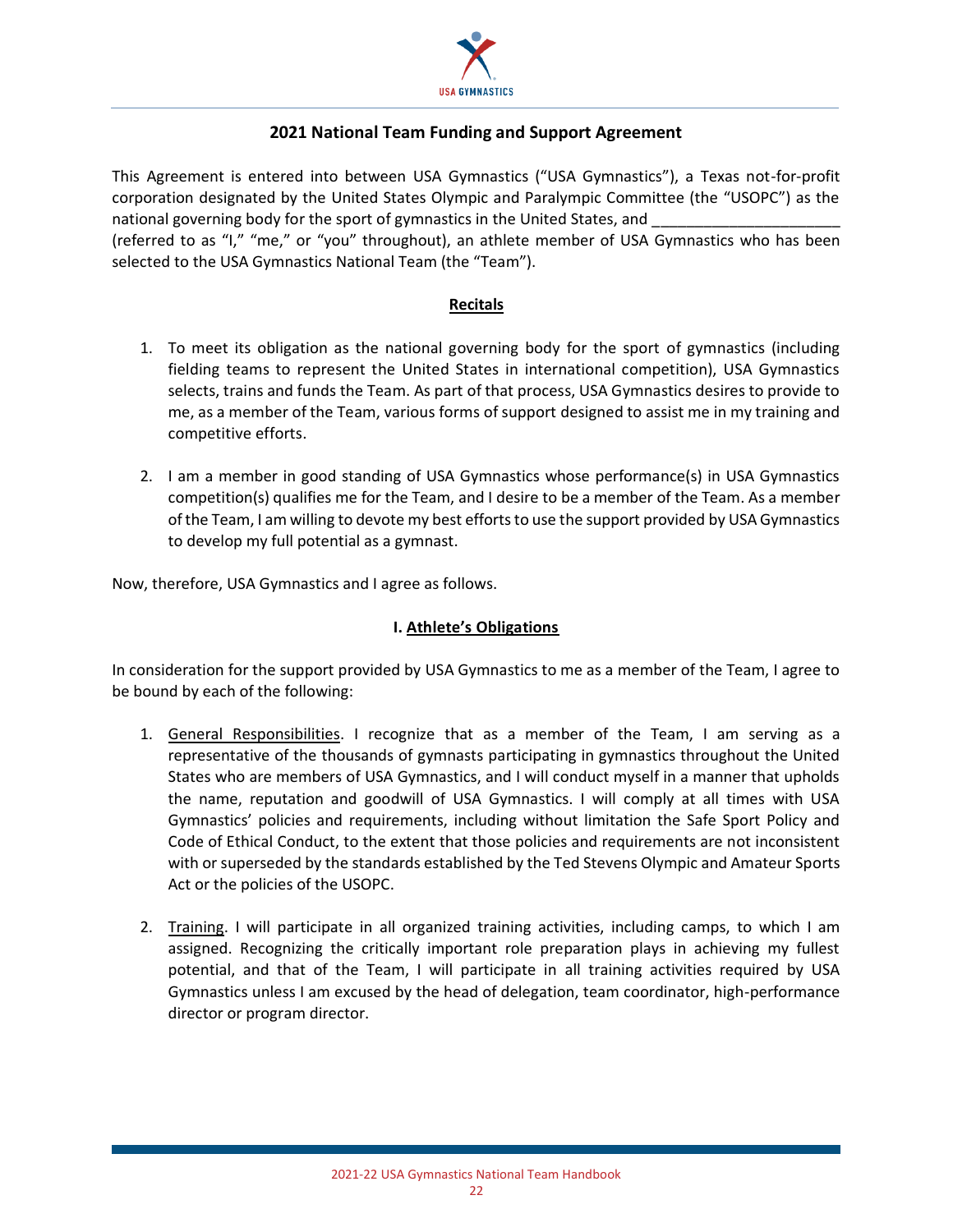

3. Competition. Recognizing the critically important role played by USA Gymnastics' events in generating the funds necessary to support the Team, I will use my best efforts to participate in those national or international competitions and exhibitions to which I am invited or assigned by USA Gymnastics. Notwithstanding the foregoing, I will not be obligated to participate in any competition or event if I am not medically fit to do so, or if such participation would create a risk of injury based on an existing condition. Further, USA Gymnastics will consult with me before determining the competitions to which I will be assigned.

When I accept an invitation to compete in an event as a member of the Team, I will make every effort to perform to the best of my ability. I will participate for the full duration of the event unless I am excused by the head of delegation, Team coordinator, high-performance director or program director. I also acknowledge that I understand that my participation in gymnastics competitions, exhibitions, and/or events that are not sanctioned by USA Gymnastics or the International Gymnastics Federation (the "FIG") may jeopardize my eligibility to participate in competitions sanctioned by the FIG.

- 4. Other Team Selection. During the term of this Agreement, I recognize that I may have the opportunity to qualify for teams selected by USA Gymnastics to compete in such international events as the World Championships and Pan American Games. I acknowledge that these teams are selected in accordance with written selection procedures, which will be available on the USA Gymnastics website and provided to me as a member of the Team. USAG will attempt to produce selection procedures a minimum of six months prior to the event. However, the timeline for production of selection procedures is reliant upon information provided by FIG, PAGU, IOC, etc. Delays may be caused by lack of information provided for each event. I further acknowledge my obligations to make myself familiar with, and to be bound by, those selection procedures.
- 5. Banned Substances. I will not use any chemicals, drugs or other banned substances, or violate policies and procedures established by the United States Anti-Doping Agency ("USADA"), the FIG, the International Olympic Committee ("IOC"), the USOPC, or the World Anti-Doping Agency ("WADA"). I acknowledge that the list of banned substances, policies and procedures may change during the course of this Agreement and that I have an obligation to stay informed about changes communicated to me by any of the aforementioned organizations. I further agree to submit to periodic unannounced drug tests as required by WADA, USADA, the USOPC, IOC and/or the FIG. *USADA website: www.usantidoping.org*.
- 6. Eligibility. I will maintain my eligibility to compete in national and international gymnastics competitions under the eligibility rules established by USA Gymnastics or the FIG, respectively. I understand, however, that the eligibility rules of USA Gymnastics or the FIG may not be consistent with the eligibility requirements of high school or collegiate athletic associations, and I accept full responsibility for keeping myself informed about and, to the extent I desire, in compliance with the eligibility requirements of those athletic associations.
- 7. General Media Release. Except as otherwise provided in this Agreement or in a separate commercial agreement between USA Gymnastics and me, I grant to USA Gymnastics the nonexclusive right to use, license, assign, sell or otherwise use, in any medium or format whatsoever now existing or hereafter created, on any platform, without further consent from or any royalty,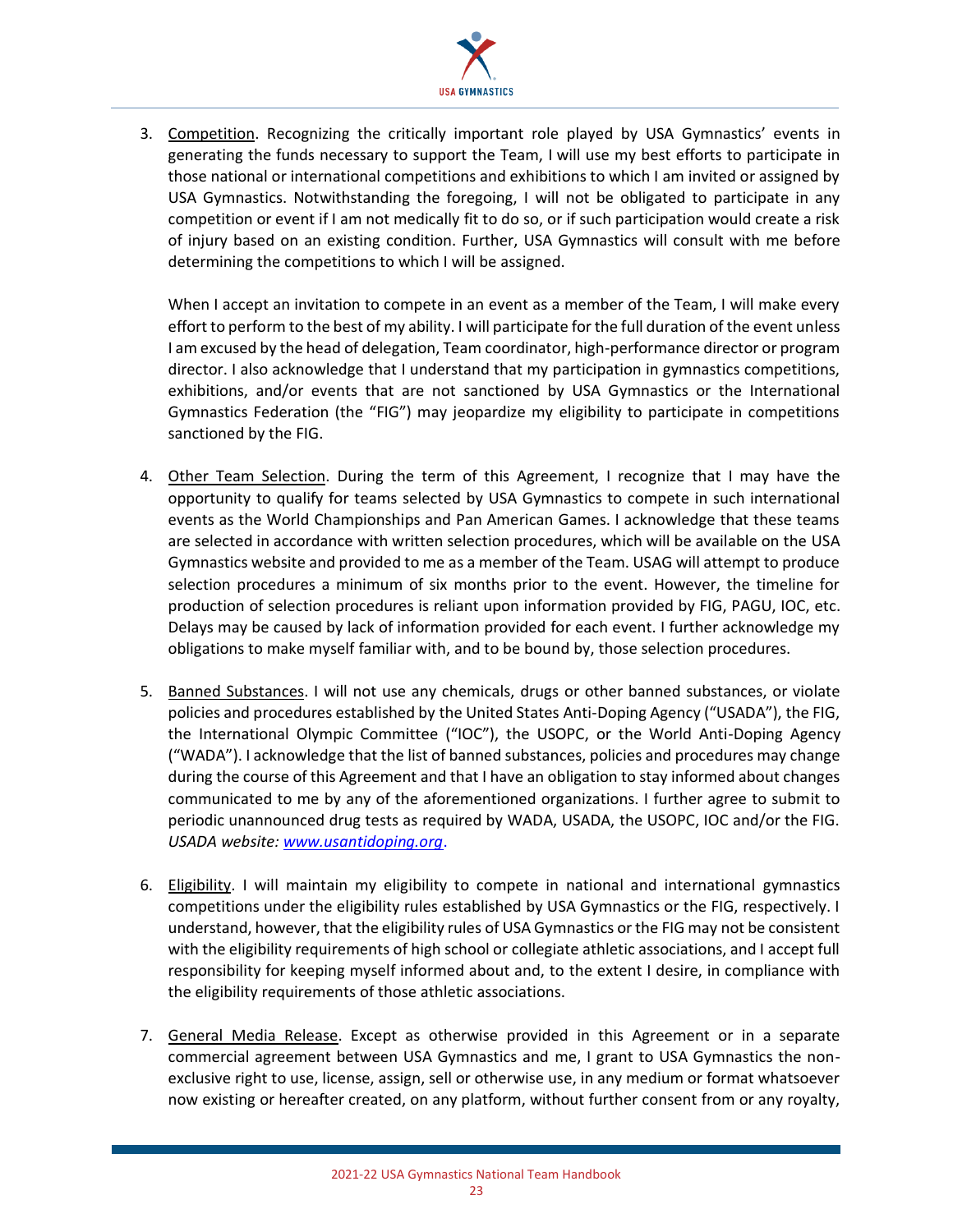

payment, or other compensation to me, my name, image, likeness, voice, or performance as a member of the Team for the purpose of:

- a. Promoting the sport of gymnastics, my achievements as a gymnast, and the work of USA Gymnastics;
- b. Promotional and news-based coverage of USA Gymnastics events and activities for the web, TV, new media outlets and other forms of distribution;
- c. Promoting events sponsored or sanctioned by USA Gymnastics; provided, however, that unless I grant approval, this right does not extend to events in which I am not scheduled to participate or events having a title or presenting sponsor that is a competitor of a company with which I have an endorsement relationship, provided that I have told USA Gymnastics in writing the name of such company;
- d. Producing educational or safety materials;
- e. Producing television broadcasts, recordings, webcasts, other new media outlets, or other factual accounts of the performance of the Team and its members;
- f. Raising funds for USA Gymnastics through the sale of merchandise (including photographs, posters, and prints) featuring images of the Team or any images or collection of images featuring three (3) or more members of the Team or National Team members from any USA Gymnastics discipline; or
- g. Allowing a company to identify itself as a national sponsor, official supplier, or similar title of USA Gymnastics in advertising or promotions approved by USA Gymnastics, so long as such advertising or promotion incorporates a minimum of three (3) athletes of any discipline in an advertisement or promotion that is clearly team-themed and does not suggest that I have a relationship with the sponsor and its products or services.

In any instance where USA Gymnastics raises funds through the sale of merchandise featuring my image pursuant to subsection 7(f) above, I will be compensated under mutually agreed upon terms. Whenever requesting my participation in a promotional activity, USA Gymnastics will identify the financial terms (if any) associated with my participation, and commits to ensure that all funds made available by a sponsor to pay for athlete/coach appearances will be used only for that purpose.

8. Sponsors. This Agreement does not limit my ability to enter into a commercial relationship with a third party, including third parties who are competitors of USA Gymnastics' sponsors or suppliers. I recognize, however, the important role played by the sponsors of USA Gymnastics, USA Gymnastics events and the Team in helping to fund and promote the Team and my participation on the Team. I understand that I am not permitted to convey to my sponsors any rights associated with USA Gymnastics or the Team. By way of example, I am not permitted to wear Team apparel or refer to my membership on the Team in advertising and promotions conducted by sponsors who are not sponsors of USA Gymnastics. USA Gymnastics has provided to me as Exhibit A to this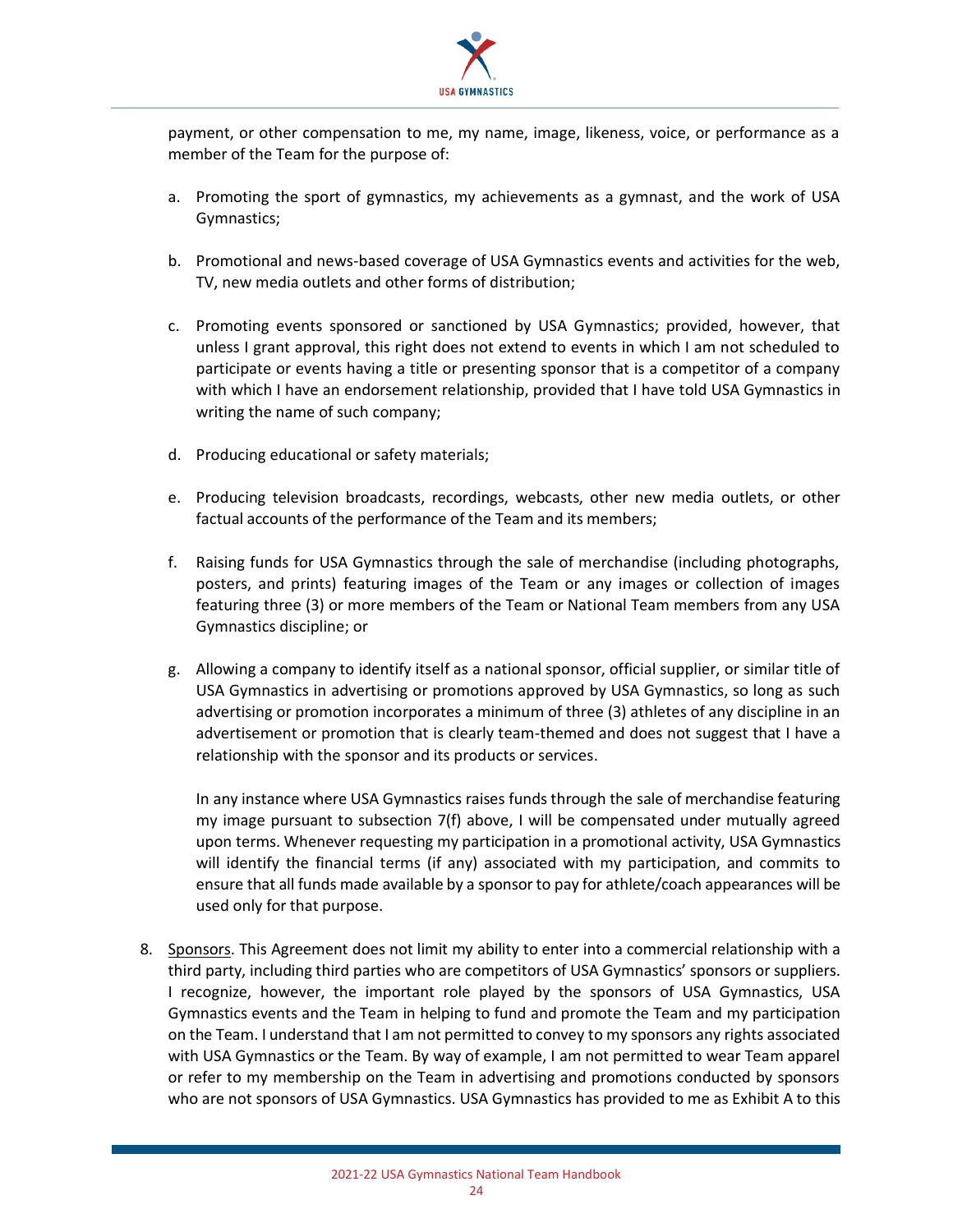

Agreement a list of USA Gymnastics' sponsors and suppliers, which is subject to change from time to time without notice. I may request an updated copy of Exhibit A at any time.

- 9. Promotion of the Team. Consistent with my training and competition schedule, I will make a goodfaith effort to participate in activities designed to teach gymnastics skills or promote the sport of gymnastics, the work of USA Gymnastics, the Team, and USA Gymnastics events. Such activities may include, but are not limited to, Team meetings, national and regional congresses, clinics, seminars, promotional appearances on behalf of USA Gymnastics events and programs, and sessions with members of the media.
- 10. Ambassador of the Sport. As a member of the Team, I am a representative of USA Gymnastics and must conduct myself in a manner that upholds the name, reputation and goodwill of USA Gymnastics as the National Governing Body for the sport of gymnastics in the United States. As such, my conduct must not reflect poorly upon or bring discredit to USA Gymnastics, its other athletes, its coaches or its events and programs.
	- a. I acknowledge and agree that my conduct extends beyond actions on the field of play, including but not limited to, actions/posting/images disseminated in the public domain, including without limitation on social media platforms.
	- b. I acknowledge and agree that any public communications by me via the Internet or via social media must be appropriate as a member of the Team. I will post information regarding my own personal experience(s), but not any personal or medical information about my teammates or coaches. I will not post information from events, training camps, and sessions except in accordance with applicable guidelines. In order to respect the privacy of others involved, I will not post any information, announcements or commentary regarding Team selection until after the official announcement by USA Gymnastics and/or other appropriate organizations.
	- c. Nothing in this Agreement prevents me from speaking openly and honestly about my experiences as a gymnast, and USA Gymnastics encourages me to do so.
- 11. Appearance. I will meet all guidelines for appearance whenever appearing or traveling as a member of the Team. I understand that those guidelines may also obligate me to wear certain types of competition, training and leisure apparel when appearing as a member of the Team, including opening, award and closing ceremonies of a competition. Those guidelines do not, however, limit my ability to use the competition shoes/socks, grips and wrist supports or other medical braces of my choice.
- 12. Travel. I have, and will maintain, in my possession a valid and current passport. I will notify USA Gymnastics of the passport number and place and date of issue. I will also maintain current passport-style photos for use by USA Gymnastics in applying for visas. I agree to meet all travel schedules set for me when traveling as a member of the Team, and understand that I may only change travel arrangements with the approval of USA Gymnastics. I agree to be personally responsible for any additional costs resulting from changes to the travel arrangements made for me without the prior approval of USA Gymnastics.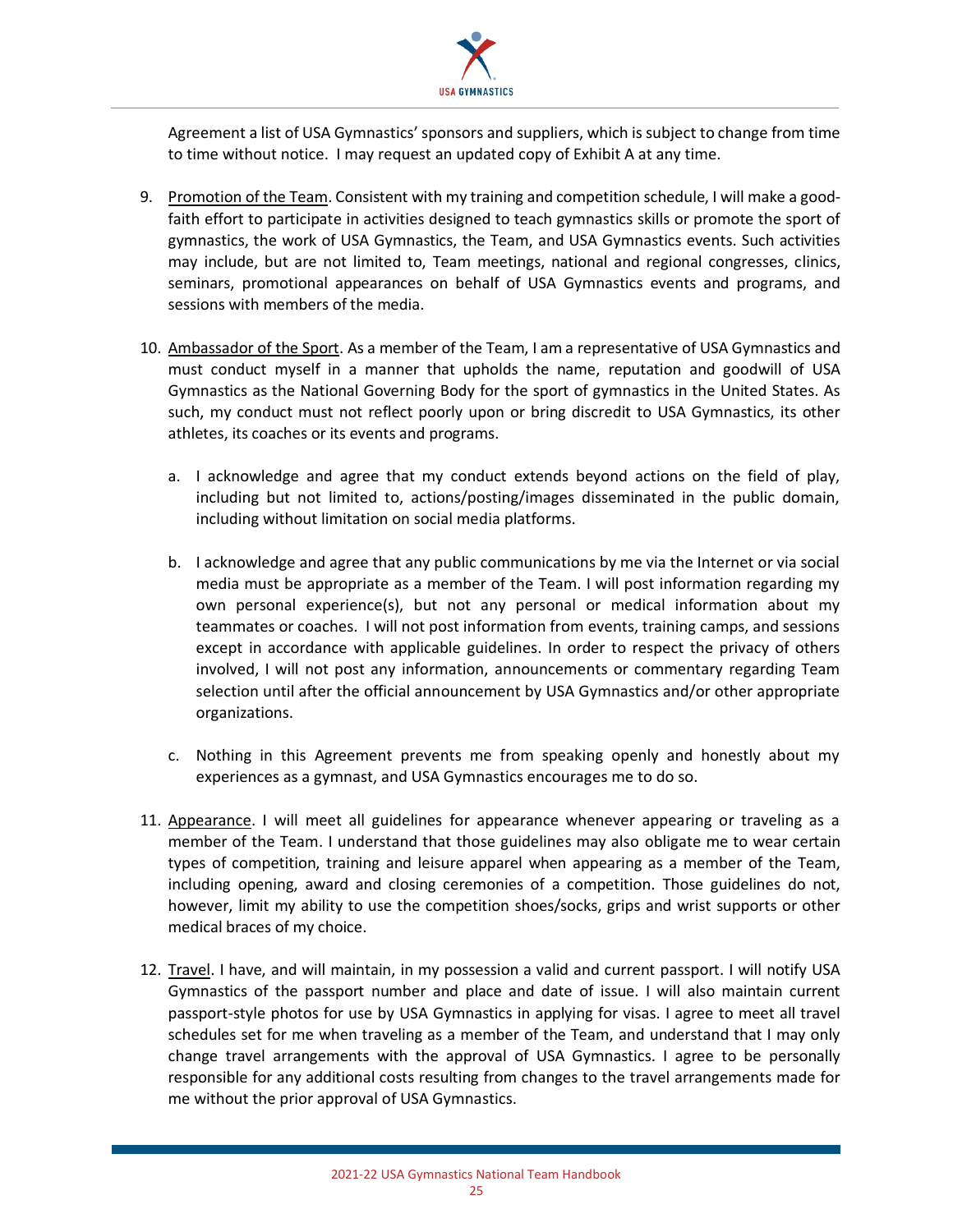

- 13. Medical Attention. I give my consent to USA Gymnastics to provide, through a medical staff of its choice, customary medical care and athletic training, transportation and emergency medical services as warranted in the course of my participation as a member of the Team.
- 14. Retirement or Inability to Compete. I will notify USA Gymnastics promptly if I decide to retire from the Team, or if I suffer any injury or illness which may prevent me from fulfilling my responsibilities as a member of the Team. In the event of such injury or illness, I agree to submit to all reasonable requests for examination or evaluation by medical personnel approved by USA Gymnastics.
- 15. Waiver and Release. I AM FULLY AWARE OF AND APPRECIATE THE RISKS, INCLUDING THE RISK OF CATASTROPHIC INJURY, PARALYSIS, AND EVEN DEATH AS WELL AS OTHER DAMAGES AND LOSSES, ASSOCIATED WITH PARTICIPATING IN GYMNASTICS. I ACKNOWLEDGE THAT ANY INJURIES I SUSTAIN MAY BE COMPOUNDED BY NEGLIGENT EMERGENCY RESPONSE OR RESCUE OPERATIONS OF USA GYMNASTICS OR ITS AGENTS. I FURTHER AGREE THAT USA GYMNASTICS, AND ITS SPONSORS, SUPPLIERS, EMPLOYEES, AGENTS, OFFICERS, AND DIRECTORS (THE "RELEASED PARTIES") SHALL NOT BE LIABLE FOR ANY LOSS OR DAMAGES OCCURRING AS A RESULT OF MY PARTICIPATION IN GYMNASTICS, UNLESS THAT LOSS OR DAMAGE RESULTS DIRECTLY FROM THE WILLFUL OR WANTON CONDUCT OF THE RELEASED PARTIES. THIS WAIVER AND RELEASE IS IN ADDITION TO ANY WAIVER, RELEASE, OR OTHER AGREEMENT THAT I AGREE TO, OR HAVE AGREED TO, AS PART OF MY USA GYMNASTICS MEMBERSHIP.

## **II. USA Gymnastics' Obligations**

In consideration for my agreement to be bound by the terms and conditions of Article I of this Agreement, I understand that USA Gymnastics agrees to do each of the following for me:

- 1. Membership. USA Gymnastics will provide me with a USA Gymnastics Team membership, including all insurance coverage and benefits associated with that membership as identified in Exhibit B.
- 2. Training. USA Gymnastics' staff and/or clinicians will be reasonably available to work with me and my coach to establish a training program designed to assist me in my development as a gymnast. This will consist of the types and amounts of assistance as agreed upon by USA Gymnastics and my coach. In addition, USA Gymnastics will pay normal travel, lodging and meal expenses associated with my participation in USA Gymnastics training camps (if any) which I am required to attend subject to the policy of each discipline.
- 3. Apparel. USA Gymnastics will provide me with Team apparel if and when I am invited or assigned by USA Gymnastics to participate in national competitions or activities, or international competitions and exhibitions.
- 4. Funding. I will be eligible to participate in (and, where appropriate, have my coach and club participate in) funding programs, as applicable to each discipline.
- 5. Competition. USA Gymnastics will arrange for my participation in national competitions, international competitions and exhibitions subject to the policy of each discipline, the availability of funding, and the discretion of USA Gymnastics.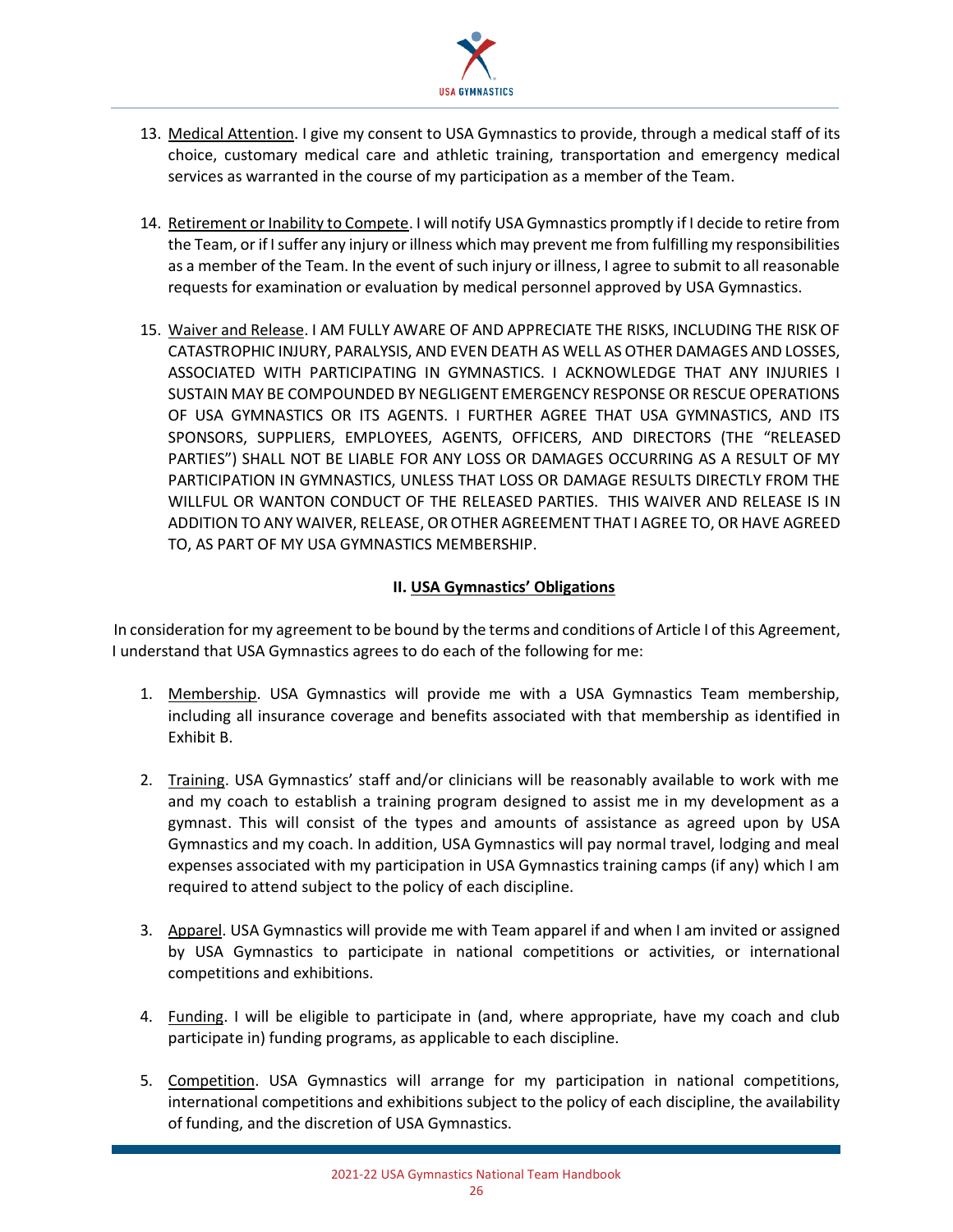

- 6. Travel. USA Gymnastics will be responsible for all fully funded travel, meal and housing expenses directly associated with my participation in training camps, competitions, exhibitions, media events and promotional appearances, if any, where such participation is at the request of USA Gymnastics and as a member of the Team. I have the right to decline to participate in self-funded or partially-funded activities.
- 7. Health Counseling and Referral. As part of its commitment to maintaining the health and wellbeing of the members of the Team, USA Gymnastics will have a trainer and other medical professionals reasonably available to assist the Team.
- 8. Representation. USA Gymnastics has established and provides funding to the USA Gymnastics Athletes' Council (the "Council"). The Council is charged under USA Gymnastics' Bylaws with soliciting athlete input on pending policies and decisions and communicating to USA Gymnastics the views of the athletes on those issues. As a member of the Team, I am eligible to both serve on and elect representatives to the Council, provided that I meet the eligibility requirements for service or voting.
- 9. Communication. USA Gymnastics will maintain an open line of communication with me. In addition, USA Gymnastics will provide me with copies of relevant selection procedures, information concerning my opportunities to participate in competitions or training, and forward all communications from the Council.
- 10. Public Relations. USA Gymnastics will help to publicize my participation as a member of the Team by creating a special biography and individual file photograph of me for distribution to the media, via the website and social media outlets, and press information to various media outlets and types concerning my performance as a member of the Team.

#### **III. Other Terms of the Agreement**

- 1. Term. This Agreement is effective from the date of the Athlete's/Parent's/Guardian's signature to the conclusion of the 2022 U.S. Championships.
- 2. USOPC Compliance. This Agreement is intended to be consistent with the obligations and restrictions as outlined in the U.S. Olympic and Paralympic Committee's Policy regarding National Governing Body Commercial Agreements (the "USOPC Policy"), which is available at: http://www.teamusa.org/Footer/Legal/Other-Documents.aspx. To the extent that this Agreement is inconsistent with the USOPC Policy, the USOPC Policy controls.
- 3. Suspension or Dismissal from the Team. I understand that any conduct by me that violates the USA Gymnastics' Safe Sport Policy, the Code of Ethical Conduct, this Agreement, or any other applicable policies or requirements may result in a sanction determined by USA Gymnastics in its reasonable discretion (including, for example, withholding all or part of any support or assistance), up to an including suspension or dismissal from the Team and the termination of all benefits associated with my membership on the Team. To the extent required by the Ted Stevens Act and the USOPC's bylaws, USA Gymnastics will give me fair notice and an opportunity for a hearing before declaring me ineligible to participate in amateur athletic competition.